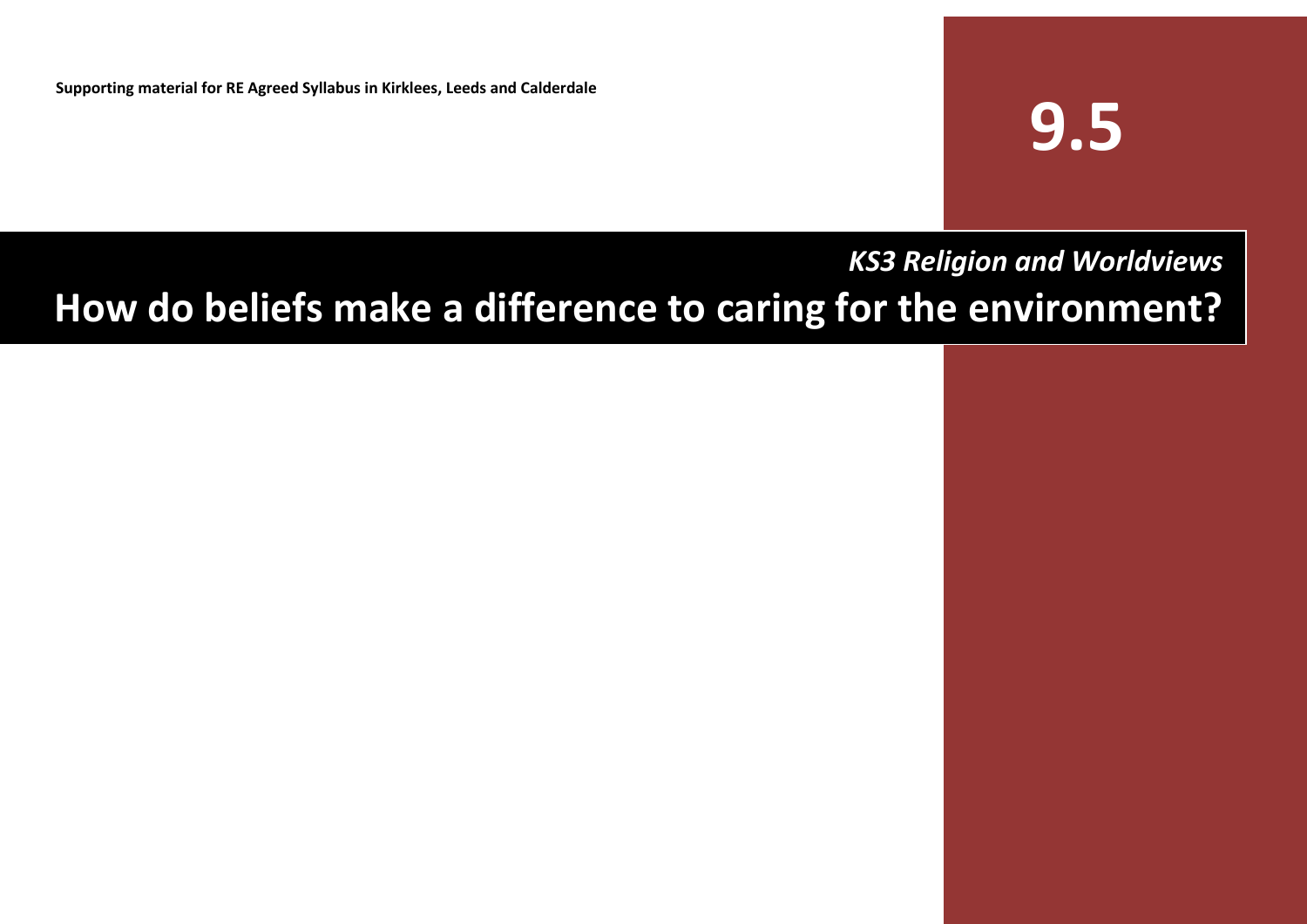#### **9.5 How do beliefs make a difference to caring for the environment?**

**About this unit:** This unit aims to examine and explore religious and other views about, and responses to, the care of the planet, our responsibility for it and the threat to the natural environment. It gives pupils the opportunity to express their own reflections, views and beliefs, and to explore responses to the beauty and wonder of the natural world. In addition, students are encouraged to examine religious beliefs about how it was created, through examining some creation myths. It then goes on to explore and evaluate religious and other responses to the actual and threatened destruction of the natural environment, both in terms of ethical responses and religiously motivated activism. It builds on KS1 and KS2 where pupils are introduced to environmental concerns and is a foundation for GCSE Religious Studies units on ethics.

**Where this unit fits in:** The topic builds on work in primary school in RE and other subjects on environmental concerns. It is a foundation for GCSE Religious Studies units of study on the Environment. As well as prior study of Christianity and Islam, it is recommended that students have previously made a study of Hinduism, such as the non-statutory unit in the West Yorkshire RE Resources Hub. It also encourages students to consider how they might put their own beliefs and values into practice. The unit supports the agreed syllabus in Leeds, Kirklees and Calderdale which require the RE curriculum to include the study of Religion, Philosophy and Ethics. This unit primarily supports learning about Aim C of the syllabus covering ethics and community. Specifically, it supports these elements of the syllabus:

A. Investigate the beliefs and practices of religions and other world views, including:

1. Beliefs and authority: core beliefs and concepts; sources of authority including written traditions and leaders.

C. Investigate how religions and other world views influence morality, identity and diversity, including:

- **1.** Moral decisions: teachings of religions and other world views on moral and ethical questions; evaluation, reflection and critical responses;
- **2.** Identity and Diversity: diversity among and within religions and other world views; individual and community responses to difference and shared human values.

**The religions studied in this unit:** Christianity, Islam, Hinduism and other religions at the discretion of the teacher. It will also include secular and non-religious perspectives.



**Estimated teaching time for this unit:** Material in this unit covers 6-8 hours of teaching, though it could be extended or subdivided as appropriate. Teachers may wish to select or supplement activities suggested. The sections are not necessarily designed to cover one single lesson but are organised in progression of learning.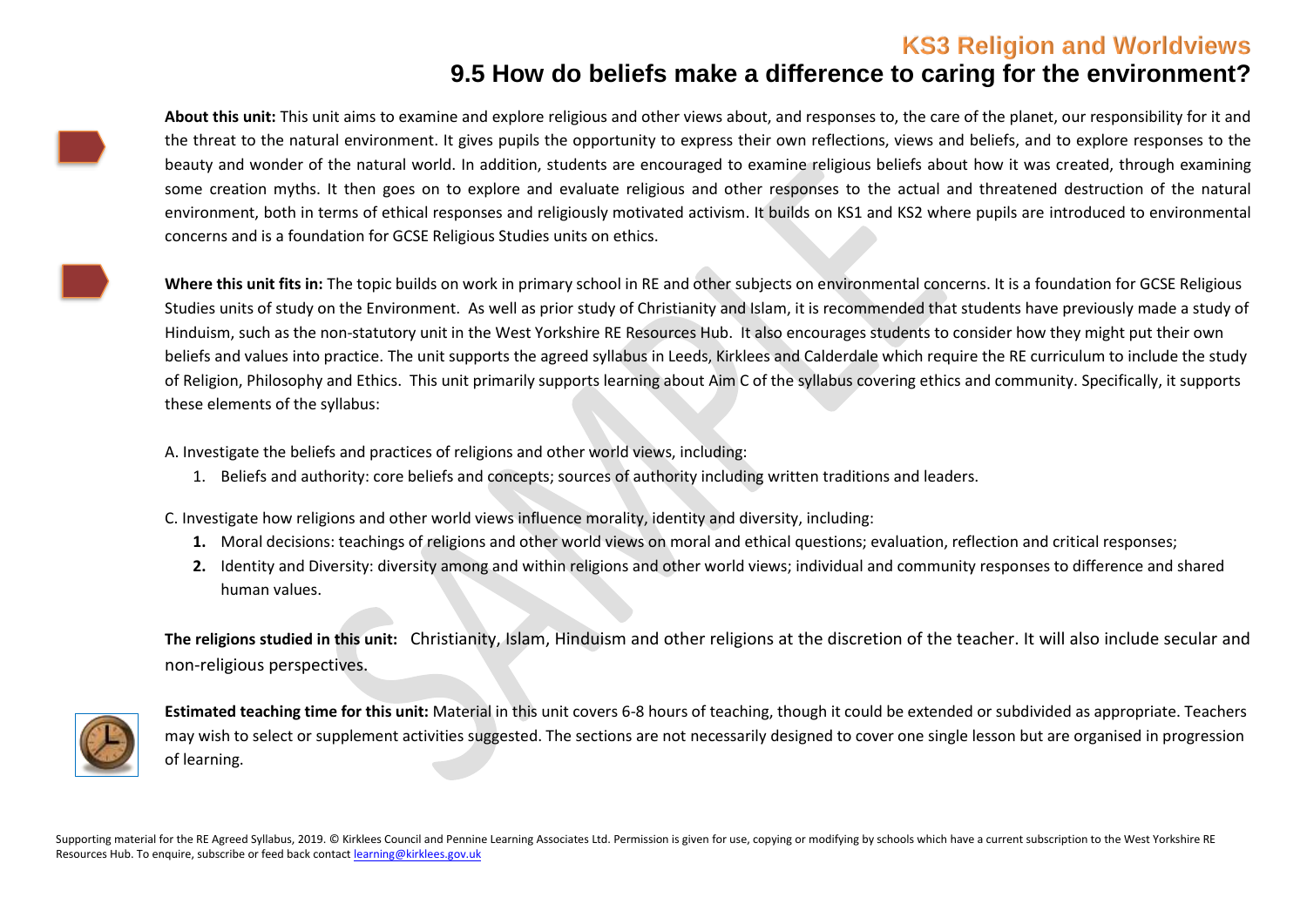# **9.5 How do beliefs make a difference to caring for the environment?**

| <b>Vocabulary</b>                                                                                                                                                                                                                                                                                                                                                                                                                                                                                                    |                                                                                      | <b>Resources</b>                                                                                                                                                                                                                                                                                                                                                                                                                                |                                                                                                                                                                                                                                                                                                                                                                                                                                                                                                                                                                             |  |  |
|----------------------------------------------------------------------------------------------------------------------------------------------------------------------------------------------------------------------------------------------------------------------------------------------------------------------------------------------------------------------------------------------------------------------------------------------------------------------------------------------------------------------|--------------------------------------------------------------------------------------|-------------------------------------------------------------------------------------------------------------------------------------------------------------------------------------------------------------------------------------------------------------------------------------------------------------------------------------------------------------------------------------------------------------------------------------------------|-----------------------------------------------------------------------------------------------------------------------------------------------------------------------------------------------------------------------------------------------------------------------------------------------------------------------------------------------------------------------------------------------------------------------------------------------------------------------------------------------------------------------------------------------------------------------------|--|--|
| In this unit, students will have an opportunity to use words and phrases related<br>to:<br>Creation, awe and wonder, numinous, mysterium tremendum, creation myths,<br>stewardship, khalifah, sanctify of life, cycle of life, jihad, activism, environmental,<br>global, climate change, generations, pollution.                                                                                                                                                                                                    |                                                                                      | Information sheets, worksheets and other resources have been specially created to<br>support the delivery of this unit. They can be found in the Resource Pack on line.<br>Key websites referenced:<br>http://www.bigmyth.com/<br>http://www.arcworld.org/<br>http://www.greenfaith.org/about<br>http://operationnoah.org/<br>http://www.ifees.org.uk/<br>http://www.bhumiproject.org/                                                          |                                                                                                                                                                                                                                                                                                                                                                                                                                                                                                                                                                             |  |  |
| <b>EXPECTATIONS:</b> At the end of this unit                                                                                                                                                                                                                                                                                                                                                                                                                                                                         |                                                                                      |                                                                                                                                                                                                                                                                                                                                                                                                                                                 |                                                                                                                                                                                                                                                                                                                                                                                                                                                                                                                                                                             |  |  |
| Students working towards the age related<br>expectations for Year 9 will be partially achieving KS3<br>goals and will be able to:<br>Explain a range of religious and other views on<br>$\bullet$<br>the environment and begin to show some links<br>between beliefs and actions.<br>Explore some ideas about how people can care<br>$\bullet$<br>for the environment and state some reasons<br>why they do.<br>Express personal views, giving some examples<br>and reasons, about the damage to the<br>environment. | be able to:<br>the environment and show some<br>actions.<br>practices.<br>arguments. | Students working at the age related expectations for<br>Year 9 will be achieving the end of KS3 goals and will<br>Explain a range of religious and other views on<br>understanding of the links between beliefs and<br>Explore the influence of beliefs on how people<br>care for the environment and give well-<br>informed responses to these beliefs and<br>Express personal views about the damage to<br>the environment with well-informed | Students who are deepening and widening their<br>knowledge and understanding might also:<br>Explain and interpret a range of different religious<br>and secular views on the moral questions facing the<br>world in relation to the environment.<br>Present a well-informed and reasoned account of<br>what inspires religious believers to care for the<br>environment and how they do so, with a personal<br>response to this.<br>Investigate and express insight into a range of<br>solutions to environmental problems, giving an<br>informed and well-argued response. |  |  |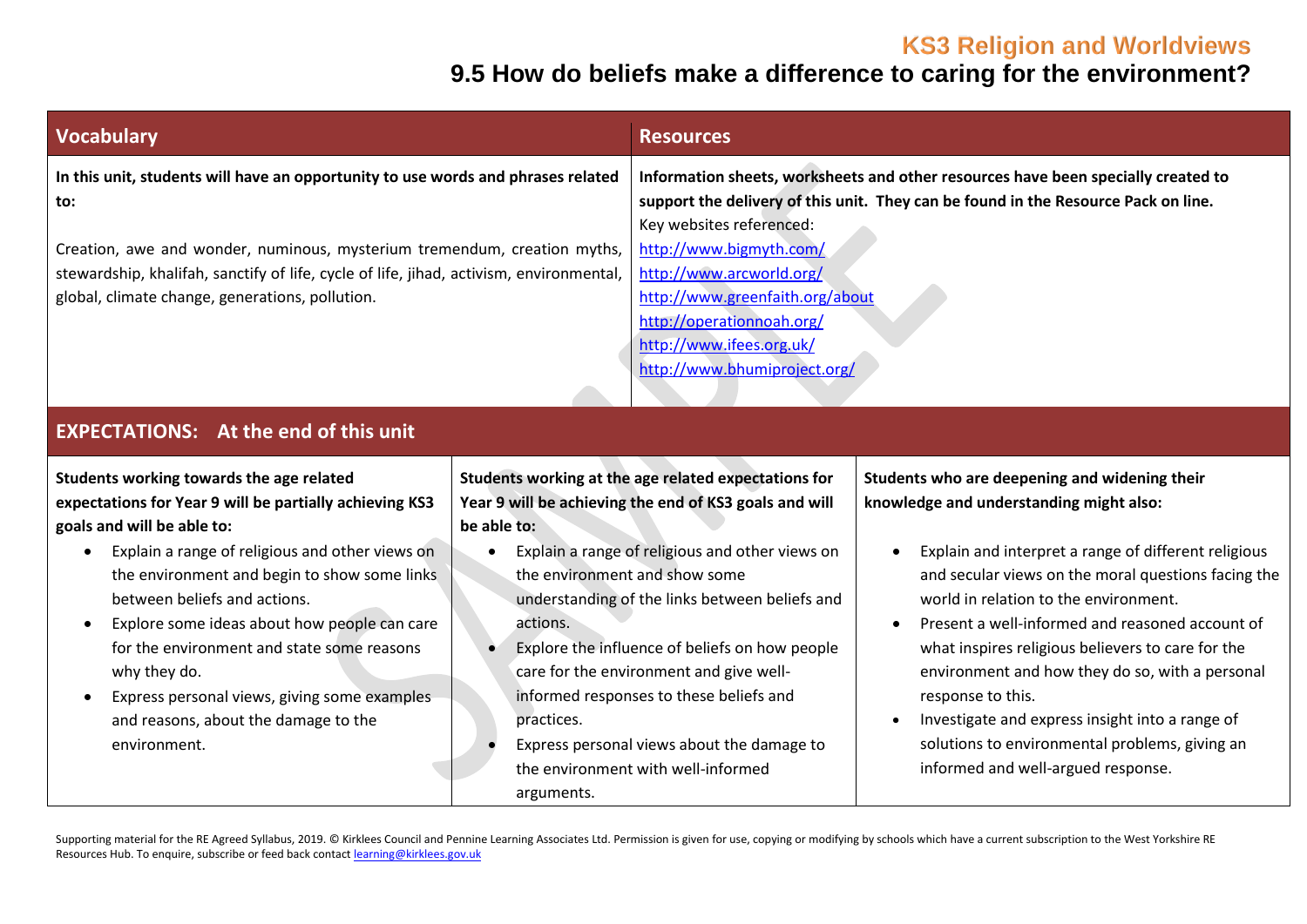#### **9.5 How do beliefs make a difference to caring for the environment?**

#### **ASSESSMENT SUGGESTIONS**

- **Report:** Design and produce an inter-faith report to the United Nations explaining how and why the environment is being damaged and why religious people are concerned about this, and making recommendations on what should be done about it.
- **Descriptive Writing Piece:** Imagine that you are alien visitors to the planet earth and you are communicating back to your home planet about what you think the planet earth is like and what the human race are doing to it. Include reference to the religious groups who are trying to do something about it; explain what motivates them.
- **Examination Type Assessment:** Complete an assessment paper with a balance of questions giving opportunity for students to show knowledge and understanding of the topic, to evaluate different points of view and to express a personal point of view. Example provided in Resource File.

#### **CONTRIBUTION TO SMSC DEVELOPMENT**

Opportunities for **spiritual development** come from exploring their own response to the beauty of the planet and to the various religious responses to the environmental challenges.

Opportunities for **moral development** come from considering the various moral responses to the environmental challenges, and exploring their own.

▪ Opportunities for **social development** come from reflection on how different groups (religious and secular) can work together to protect the environment.

Opportunities for **cultural development** come from examining different creation myths from various cultures and religions around the world.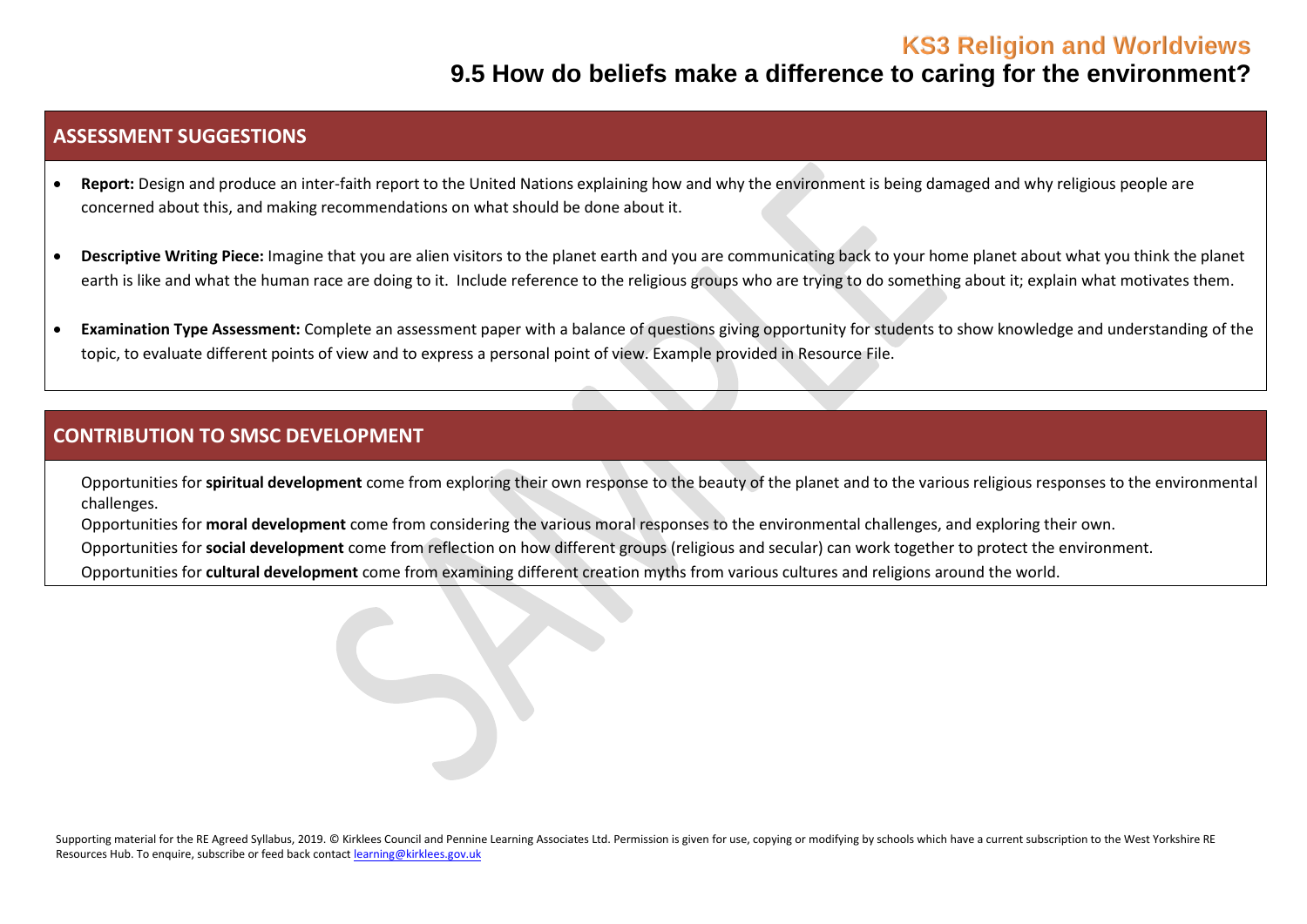# **9.5 How do beliefs make a difference to caring for the environment?**

| <b>Key Questions</b>  | <b>Learning</b><br><b>Objectives</b><br><b>Students:</b> | <b>Teaching and Learning Opportunities</b>                          | <b>Learning Outcomes</b><br><b>Students:</b> | <b>Wider Learning</b><br><b>Opportunities/Points to</b><br><b>Note</b> |
|-----------------------|----------------------------------------------------------|---------------------------------------------------------------------|----------------------------------------------|------------------------------------------------------------------------|
|                       |                                                          |                                                                     |                                              |                                                                        |
| What kind of          | Consider responses                                       | Using either a PowerPoint display or photo cards distributed        | Express a range of                           | PowerPoint: What A                                                     |
| responses are evoked  | to the beauty and                                        | around the room, show a selection of images showing the beauty      | feelings about the natural                   | Wonderful World                                                        |
| by the beauty of      | wonder of the                                            | and wonder of natural landscapes. Ask students to write down        | world.                                       |                                                                        |
| natural landscapes?   | planet earth.                                            | and/or verbalise their response to these images.                    |                                              | The Big Myth website can                                               |
|                       |                                                          |                                                                     | Explain what creation                        | be used in various ways to                                             |
| How do we describe    | Learn about a                                            | Explain key religious attitudes/responses to the wonder of the      | myths are and their                          | engage with creation                                                   |
| the senses of awe and | number of                                                | world - awe and wonder (include reference to numinous and           | purpose, with some                           | myths                                                                  |
| wonder?               | examples of                                              | mysterium tremendum).                                               | examples, and reflection                     | http://www.bigmyth.com/                                                |
|                       | creation myths.                                          |                                                                     | on them.                                     |                                                                        |
| What are creation     |                                                          | Watch YT Clip to Wonderful World song and discuss responses to      |                                              |                                                                        |
| myths and what do     |                                                          | it.                                                                 |                                              |                                                                        |
| they reveal?          |                                                          | https://www.youtube.com/watch?v=bkTLIO2zanM                         |                                              |                                                                        |
|                       |                                                          |                                                                     |                                              |                                                                        |
|                       |                                                          | Explain idea of creation myths and how they might well have come    |                                              |                                                                        |
|                       |                                                          | about as people in ancient cultures considered the natural world    |                                              |                                                                        |
|                       |                                                          | and where it had come from. Provide one example of a creation       |                                              |                                                                        |
|                       |                                                          | myth and explain/discuss its significance.                          |                                              |                                                                        |
|                       |                                                          |                                                                     |                                              |                                                                        |
|                       |                                                          | Ideally using personal computers, students should be encouraged     |                                              |                                                                        |
|                       |                                                          | to looking at 3-4 creation myths at http://www.bigmyth.com/         |                                              |                                                                        |
|                       |                                                          | They could choose their favourite and write about it, describing it |                                              |                                                                        |
|                       |                                                          | and giving a personal response. Alternatively, they could produce   |                                              |                                                                        |
|                       |                                                          | an extended written piece (brochure/booklet) on several of them.    |                                              |                                                                        |
|                       |                                                          | Discuss what we learn from creation myths.                          |                                              |                                                                        |
|                       |                                                          | Watch video presentation on Hindu creation myth and how it          |                                              |                                                                        |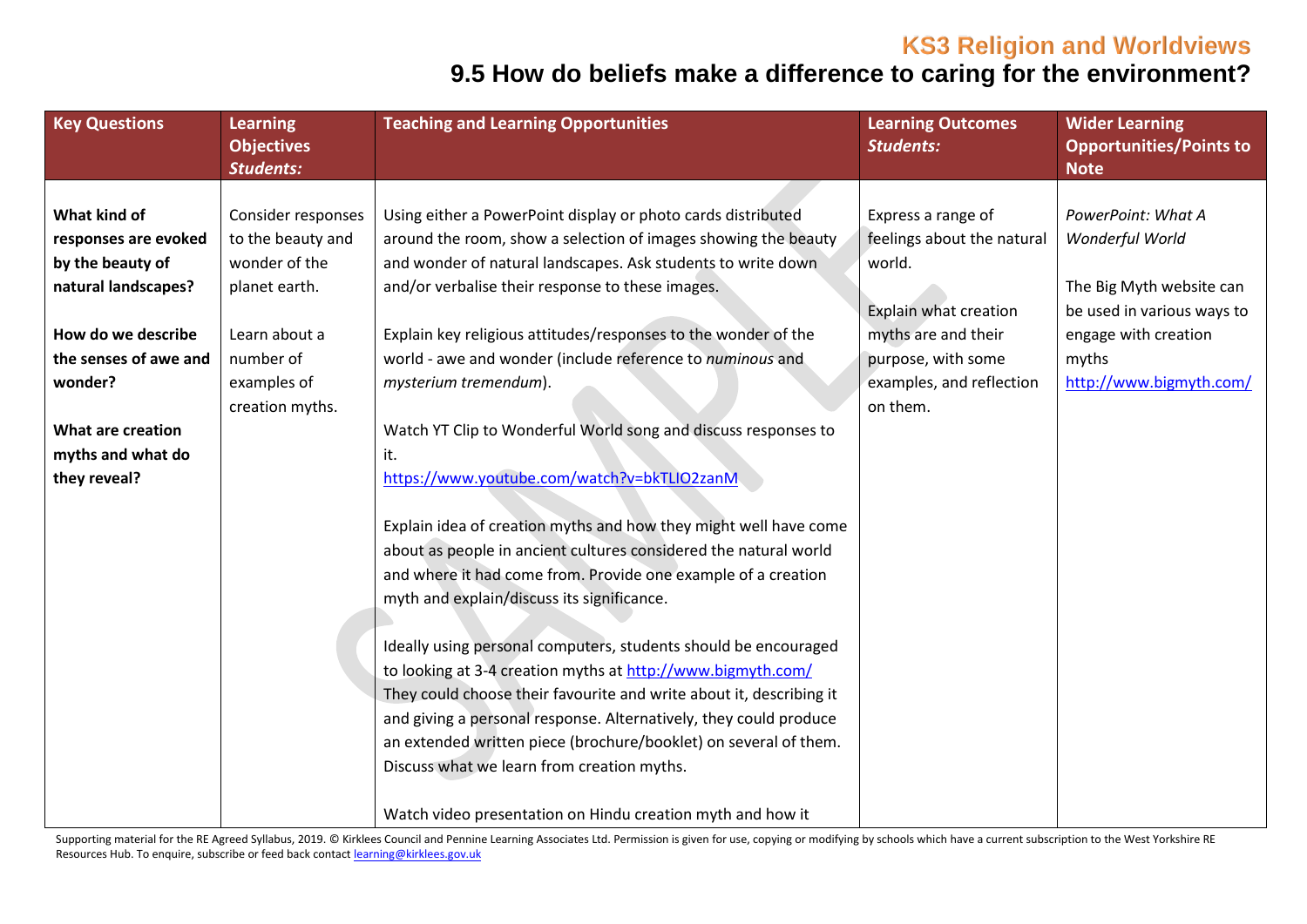# **9.5 How do beliefs make a difference to caring for the environment?**

|  | affects their view on the environment -                      |  |
|--|--------------------------------------------------------------|--|
|  | https://www.youtube.com/watch?v=1G2aOCbnKNI (7 mins)         |  |
|  |                                                              |  |
|  | Task Choices (Possible Homework Tasks):                      |  |
|  | write and illustrate own creation myth;                      |  |
|  | write a poem/song about the beauty and mystery of the        |  |
|  | planet;                                                      |  |
|  | find or take a photo of somewhere/something that causes awe  |  |
|  | and wonder in you and write about it - bring it in to class. |  |
|  |                                                              |  |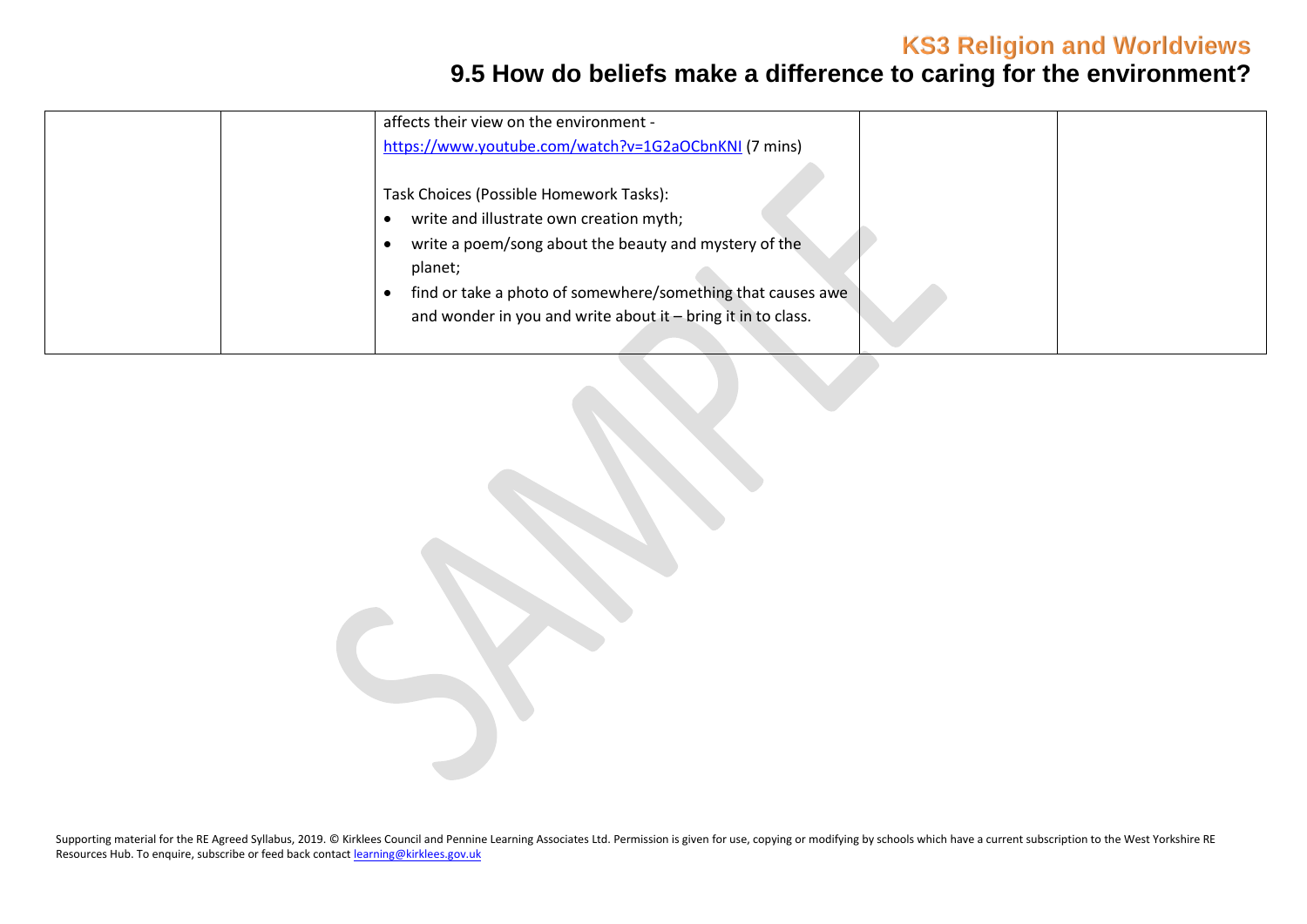# **9.5 How do beliefs make a difference to caring for the environment?**

| <b>Key Questions</b> | <b>Learning</b><br><b>Objectives</b><br><b>Students:</b> | <b>Teaching and Learning Opportunities</b>                          | <b>Learning Outcomes</b><br><b>Students:</b> | <b>Wider Learning</b><br><b>Opportunities/Points to</b><br><b>Note</b> |
|----------------------|----------------------------------------------------------|---------------------------------------------------------------------|----------------------------------------------|------------------------------------------------------------------------|
|                      |                                                          |                                                                     |                                              |                                                                        |
| How are we damaging  | Learn about and                                          | Using either a PowerPoint display or photo cards distributed around | Explain and give                             | PowerPoint: Wrecking Our                                               |
| the environment?     | reflect on the                                           | the room, show a selection of images showing the damage we are      | examples of damage we                        | World                                                                  |
|                      | damage that                                              | doing to the natural environment. Ask students to write down        | are doing to the                             |                                                                        |
| How should we        | humanity is doing                                        | and/or verbalise their response to these images.                    | environment, including                       | There are a number of                                                  |
| respond to this      | to the planet.                                           |                                                                     | global warming.                              | video and audio resources                                              |
| environmental        |                                                          | Students could read any of the poems/songs or comment on photos     |                                              | available on the ARC                                                   |
| damage?              | Examine global                                           | arising from task from previous lesson and ask class to respond.    | Express responses to                         | website that can be used to                                            |
|                      | warming as a                                             |                                                                     | this environmental                           | develop activities.                                                    |
| How do religions     | specific example of                                      | Watch video about environmental damage and ask them what they       | damage and evaluate                          |                                                                        |
| respond to           | environmental                                            | think/feel about it (select own).                                   | other, including                             |                                                                        |
| environmental        | damage.                                                  |                                                                     | religious, responses                         |                                                                        |
| damage?              |                                                          | Ask them to write a list, or produce spider diagram, of ways we     |                                              |                                                                        |
|                      |                                                          | damage the environment; feedback to class.                          |                                              |                                                                        |
|                      |                                                          | Introduce idea of global warming, asking questions to determine     |                                              |                                                                        |
|                      |                                                          | current knowledge of it. Then show video, asking students to make   |                                              |                                                                        |
|                      |                                                          | notes on causes and effects of global warming.                      |                                              |                                                                        |
|                      |                                                          | https://www.youtube.com/watch?v=Vztjbm6HA58                         |                                              |                                                                        |
|                      |                                                          | Ask students why they think that religious people may feel strongly |                                              |                                                                        |
|                      |                                                          | about damage to the environment.                                    |                                              |                                                                        |
|                      |                                                          | Explain ideas of religious concern with environment; and introduce  |                                              |                                                                        |
|                      |                                                          | the work of ARC. http://www.arcworld.org/ and/or GreenFaith         |                                              |                                                                        |
|                      |                                                          | http://www.greenfaith.org/ If computers available, encourage them   |                                              |                                                                        |
|                      |                                                          | to look at aims of ARC and GreenFaith and some of the projects they |                                              |                                                                        |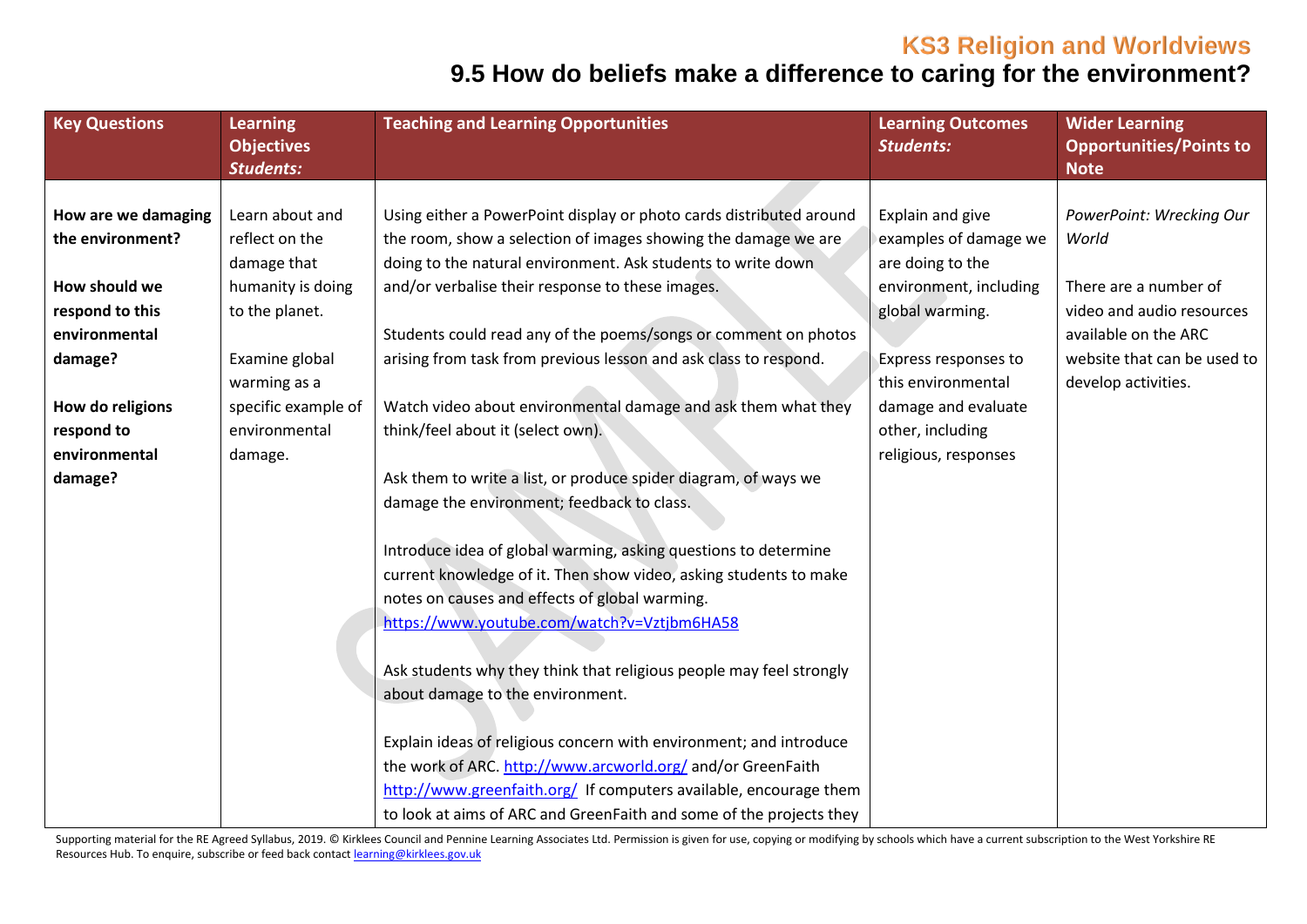# **9.5 How do beliefs make a difference to caring for the environment?**

| are involved in. Produce a leaflet or magazine article about the work                                                                                    |  |
|----------------------------------------------------------------------------------------------------------------------------------------------------------|--|
| of ARC or GreenFaith                                                                                                                                     |  |
| In small groups, come up with list or spider diagram on what<br>religions specifically can do to help protect the earth. Feedback<br>ideas to the class. |  |